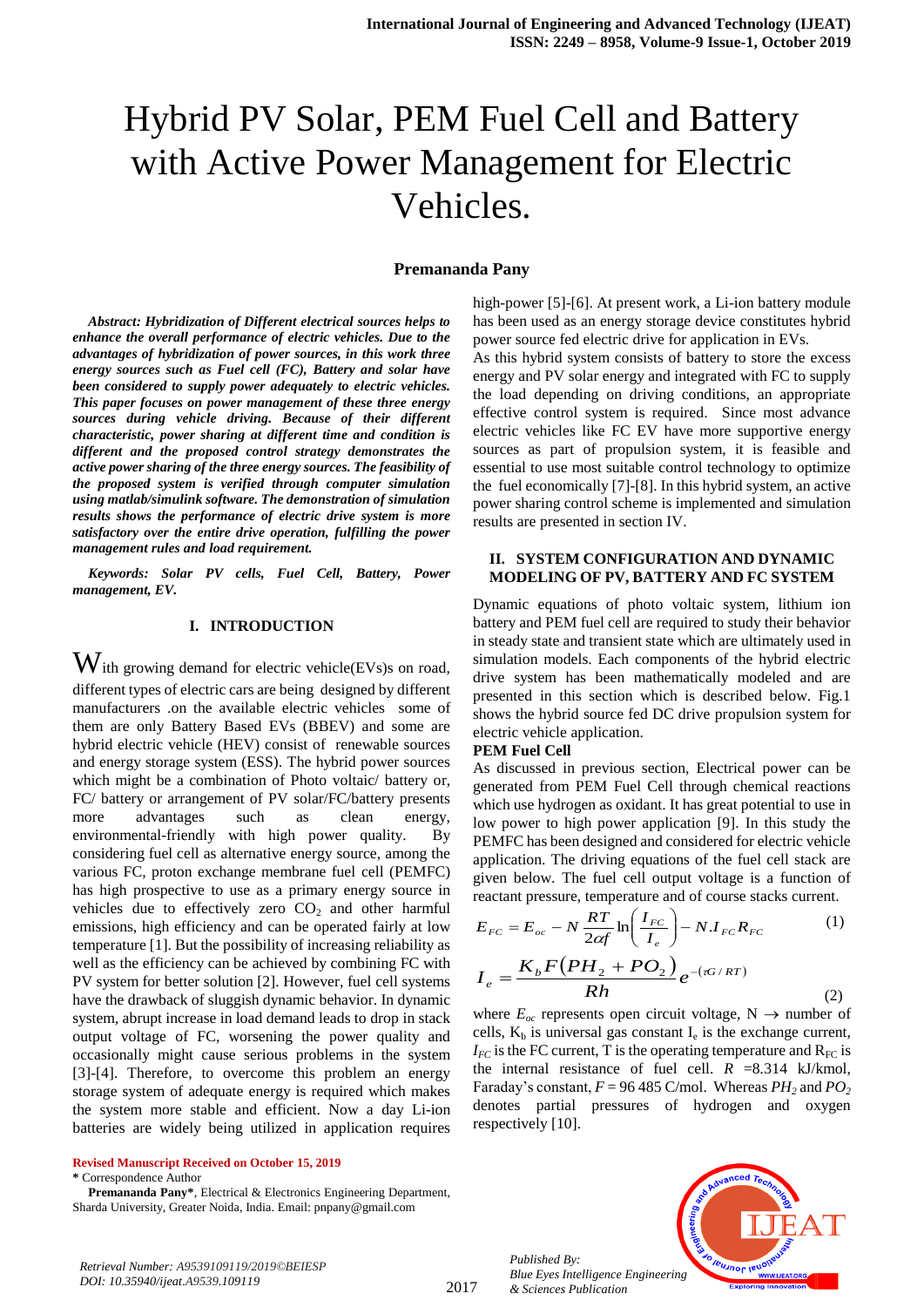

**Fig.1. Hybrid Power Source (PEMFC/Bat/PV solar) fed DC drive system. EQUIVALENT CIRCUIT OF PHOTO VOLTAIC SOLAR CELL MODULE**

In this study the dynamic model of Photo voltaic system has been considered which contributes a significant amount of power to the hybrid system. .the mathematical equation of PV current is derived from its electrical circuit model and it is represented as follows [11].

$$
I_{PV} = I_{SC} - I_0 \left[ e^{\left\langle \frac{q(V - R_S I)}{NK_b T_a} \right\rangle} - 1 \right] - \frac{V - R_S I}{R_{sh}}
$$
(3)

In the above equation  $I_{PV}$  and  $V$  are output current and voltage of solar cell respectively. The so called dark saturation current is represented as  $I_0$ , which depends on the temperature of solar cell,  $q \rightarrow$  electric charge (1.6×10<sup>-19</sup> C) and factor,  $K_b \rightarrow$  Boltzmann constant (1.38 × 10<sup>-23</sup>J/K).  $T_a$ is the absolute temperature of the PV cells,  $R<sub>S</sub>$  *is* the series and  $R_{sh}$  is shunt resistances of PV cell respectively. Resistance  $R_S$ is due to links and semiconductor material of PV cell. The shunt resistance *Rsh* is associated with the presence of impurities around the boundaries of the solar cell which provides short-circuit of the junctions. To improve the overall efficiency it is desired to minimize the effect of resistances  $R_s$  and  $R_{sh}$ .  $I_{SC}$  is the photo voltaic current which depends on solar radiation, photo cell temperature and can be represented as

$$
I_{SC} = \left[\lambda_{SC} (T_C - T_r) + I_{SC}\right]H
$$
\n(4)

Here  $\lambda_{SC}$  is the temperature coefficient of the solar cell's short circuit current, Tr is reference temperature of the cell,  $I<sub>sc</sub>$  is the cell"s short-circuit current at minimum temperature and *H* is solar irradiation ( $kW/m<sup>2</sup>$ ). In addition, with the variation in the cell temperature, the saturation current  $I_0$  will also vary [12].



**Fig.2 Electrical equivalent circuit of Photo Voltaic Cell.**

Many solar cells are connected together to form a PV panel and these cells can be connected in series, parallel to meet the power requirement. By considering the above mentioned condition the V-I characteristic of PV panel can be obtained. **Lithium Ion Battery**

A 48V, 50Ah Lithium Ion battery bank has been used in this hybrid system. It is little more expensive than lead acid battery, NiCd, NiMH but they have more specific energy density, recyclability. Lithium ion battery also plays vital role in this hybrid source fed dc drive, therefore its modeling is required. Battery parameters affect the value of every element of the battery equivalent circuit. The profile of battery terminal voltage depends on the nature of the load current, thus it has to supply same current. The scenario can be well observed along with battery SOC which is the indication of remaining charge left with respect to the battery maximum capacity at a given temperature.

## **DC–DC Converters**

In this hybrid system each energy source supplies different power to the load as per the load demand. Hence, pulse-width modulated (PWM) based control method is employed for dc–dc converters used in this work to supply the power required at common DC bus which is directly connected with the load. The output voltage of PV panel and FC is always less than load voltage; therefore dc-dc boost type unidirectional converts are used for controlled power transfer. As battery needs charging and discharging during driving cycle, a buck-boost dc-dc converter is used and facilitates both the operation.

#### **III. ENERGY MANAGEMENT CONTROL STRATEGY**

Energy management in such multiple source based hybrid power source particularly when used in vehicular application is a challenging task. The power demand always varies as the driving condition changes frequently. With appropriate control strategy the power flow from PEMFC, Solar PV cells and batteries can be controlled to minimize hydrogen consumption during driving while with regard to all the component operational limitations. The maximum power can be generated from solar panels in sunny day hours and minimum in the dark situation. To meet the load demand at any time all the three power sources can be utilized efficiently. The following equation is implemented to obtain the desired power at the load side. The percentage of power sharing among these sources varies based on the load demand, climatic condition, battery health condition, battery SOC, and availability of hydrogen fuel for PEMFC.

$$
V_0 I_0 = V_{PV} I_{PV} + V_{FC} I_{FC} + V_{Bat} I_{Bat} = P_{DC}
$$
 (5)

$$
I_{O} = I_{Load} = \frac{k_x}{\sum_{x=1}^{3} k_x} . I_{Ref}
$$
 (6)



*Published By: Blue Eyes Intelligence Engineering & Sciences Publication*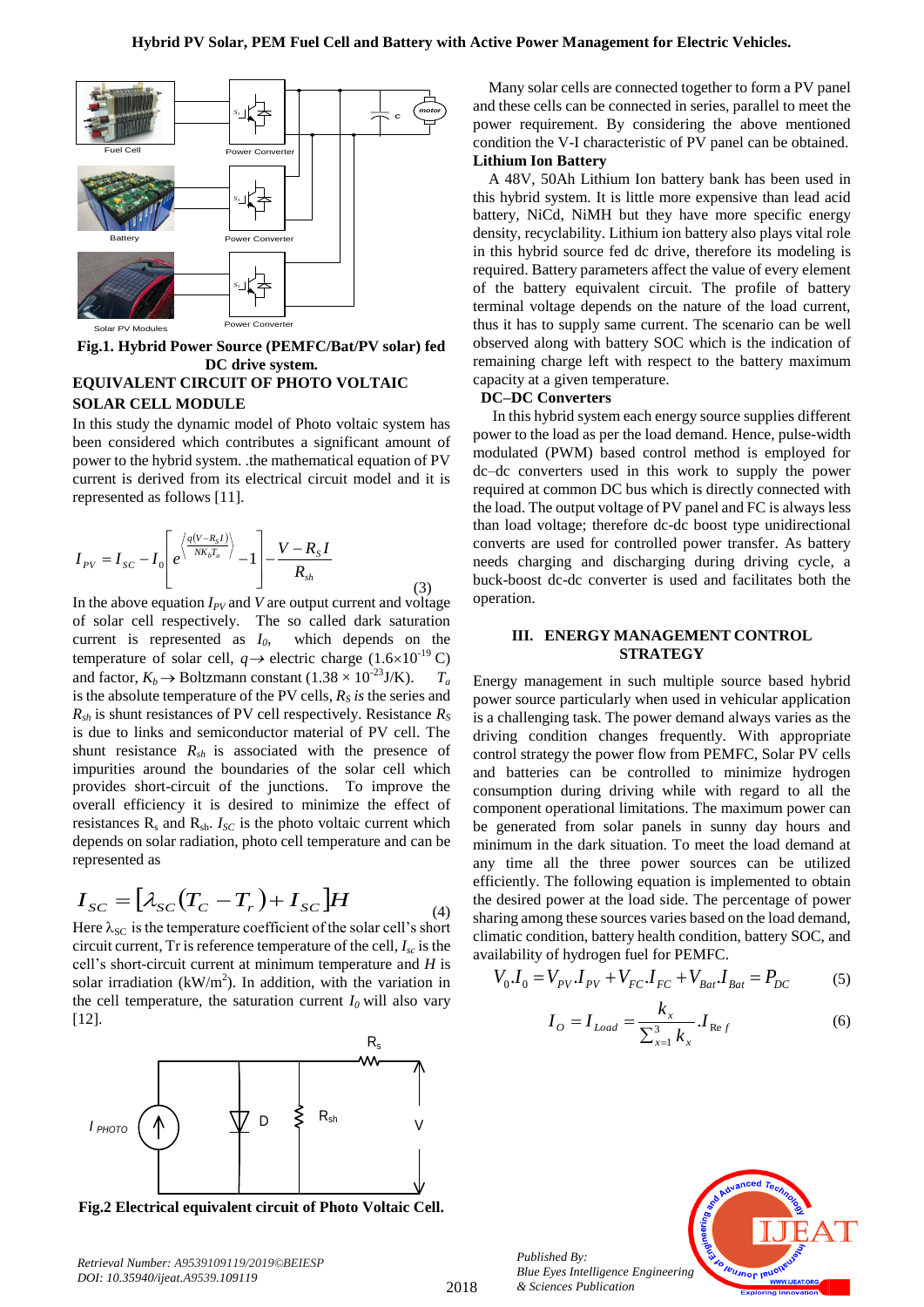



**Fig.3. schematic of hybrid power source, power converters and their control methodology, TABLE-1**

| тарыс-т      |                                        |                                 |
|--------------|----------------------------------------|---------------------------------|
| SI.No        | <b>Specifications</b>                  | <b>Rating</b>                   |
| 1.           | <b>Specifications of Solar PV</b>      |                                 |
|              | panel                                  |                                 |
|              | Rated output Power, $P_0$              | 1kW                             |
|              | Rated Operational temperature          | $40^0$ C                        |
|              | Open circuit voltage, $V_{\text{out}}$ | 120V                            |
|              | Rated output current, $I_0$            | 9.2A                            |
| $\mathbf{2}$ | specifications of Fuel cell            |                                 |
|              | stacks                                 |                                 |
|              | fuel cell Type                         | <b>PEMFC</b>                    |
|              | <b>Rated Power</b>                     | $2$ kW                          |
|              | Operating temperature                  | $55^{\overline{0}}\overline{C}$ |
|              | Rated voltage                          | 70 V                            |
|              | Rated current                          | 66 A                            |
|              | No of cells                            | 84                              |
| 3            | <b>Specifications of Battery bank</b>  |                                 |
|              | <b>Battery Type</b>                    | Li-Ion                          |
|              | <b>Rated Voltage</b>                   | 48                              |
|              | Rating in Ah                           | 80Ah                            |
|              | Open circuit voltage                   | 56V                             |

### **IV. SYSTEM SIMULATION RESULT AND DESCRIPTION**

This section presents the simulation result in view of power sharing of each source of the hybrid power system driving a dc motor load. Table-1contains the values of the system parameters used in the simulation study. The main focus of the control strategy is power sharing among the three power sources such as PEMFC, PV and battery. The DC bus voltage is regulated based on load demand and power management component decides the power sharing percentage among the three energy sources based on their health condition. Fig.4 shows the power sharing among the FC, Bat and PV to supply

a load demand of 1650W. it is evident that the controller performs satisfactorily and smoothly exchanges the power between the different sources. Fig. 5 indicates the motor speed (120 rad/sec) tracks the reference speed at almost zero steady state error. The motor velocity is set at 120 rad/sec. Fig. 6 shows the motor torque at a load current of 10 A. Fig.7 shows the battery SOC which degrades while delivering power to load along with other power sources, initial battery SOC was set at 88% and it discharges to little more than 87.95 during this 6 seconds of simulation. Fig. 8 indicates the battery current; it varies as per its energy contribution to the hybrid system. Fig 9 and Fig 10 indicates the FC current and voltage respectively. These simulation results demonstrate the performance more satisfactorily over the entire cycle of operation satisfying load requirement.



**Fig. 4. Power Shared by PV, FC and Bat with neet power demand.**



**Fig.5 . Speed Response of the motor and the reference speed.**



**Fig.6. Nature of torque during the drive.**



*Retrieval Number: A9539109119/2019©BEIESP DOI: 10.35940/ijeat.A9539.109119*

*Published By:*